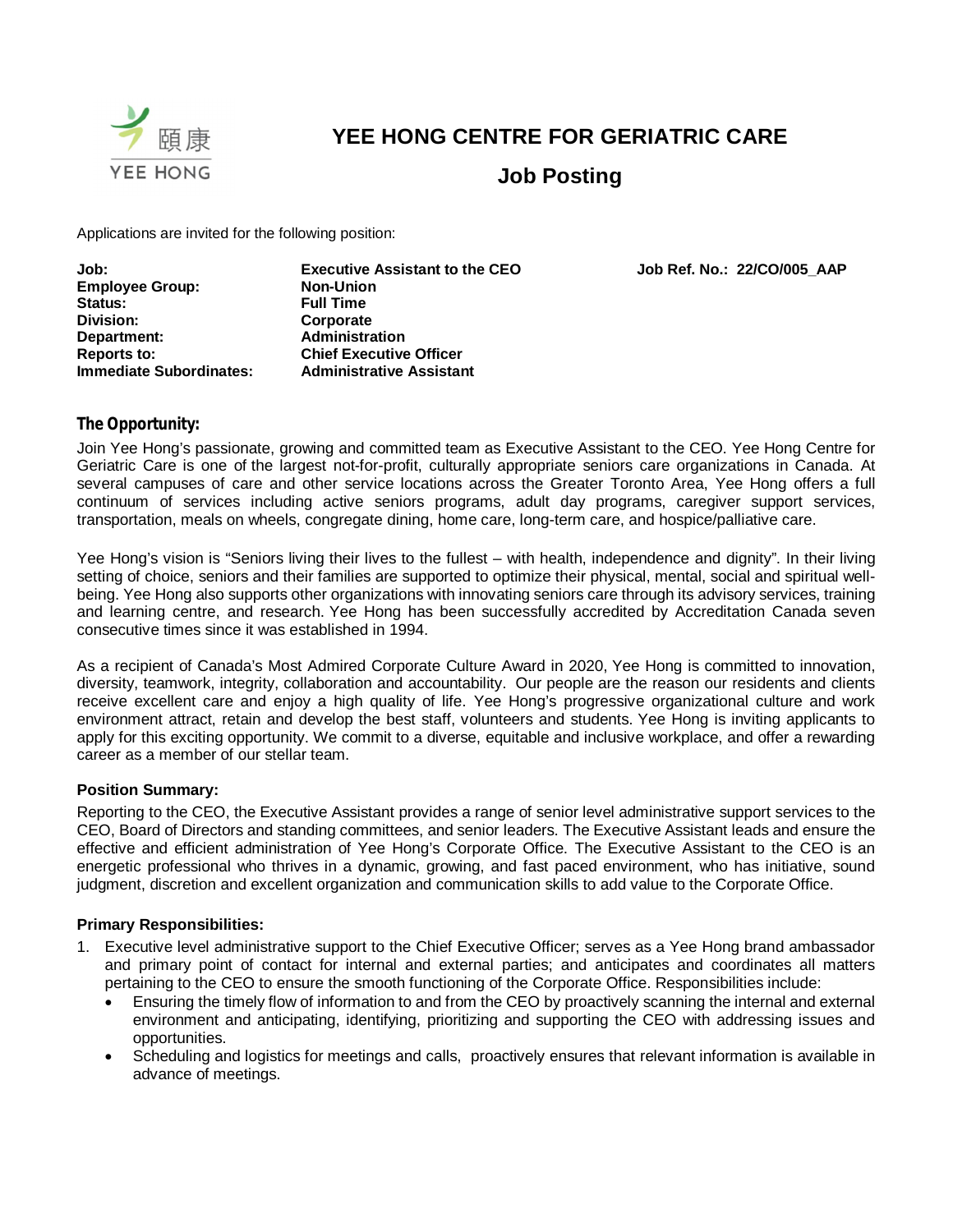- Drafting and managing communications including email, briefing notes, memos, letters, visual presentations, written reports and social media.
- Supporting information gathering/research, analyzes data, and manages/supports the completion of regular and special reports and projects led by or involving the CEO.
- Arranging business travel.
- 2. Executive level administrative support to the Board of Directors and Board Standing Committees including: board member recruitment, onboarding and education; board and committee work plan preparation, meeting agenda preparation, meeting logistics, board material preparation, minute-taking, surveys, and meeting follow-up. Liaises and coordinates with other Yee Hong Boards of Director administrative staff as required.
- 3. Executive level administrative support to other Chiefs and Vice Presidents from time-to-time as requested, and support senior leadership and corporate meetings, travel, and projects.
- 4. Leading Corporate Office administration and coordinating with other administrative professionals
	- Maintaining corporate administrative policies, procedures, workflow, and filing/record keeping systems.
	- Preparing payroll and corporate expense reports.
	- Managing inventory for the corporate office.
	- Learning, adopting and disseminating leading-edge administrative professional practices, tools, policies, and procedures.
	- Coordinate and work with other administrative professionals, students, volunteers reporting directly or indirectly within the organization as requested.

### **Qualifications:**

- Minimum 7 years previous experience supporting C-level executives and Board of Directors.
- Proactive approach to anticipating priorities and issues, and solving problems with excellent judgment, decisionmaking skills and professionalism in a variety of situations with self-management skills and minimal supervision/guidance.
- Superior organization, and time management skills, with ability to prioritize competing demands under pressure and with exceptional attention to detail.
- Exceptional interpersonal, verbal and written communications skills. Excellent customer/client service and response, and team player. Ability to interact with internal and external parties of all levels in a confident, professional, and sensitive manner.
- Ability to maintain a high level of integrity and discretion in handling urgent, sensitive and/or confidential information.
- Highly flexible, adaptable and agile, with a continuous innovation, learning and improvement approach, and ability to work flexible hours to support urgent matters.
- Bachelor's degree or equivalent; formal administrative assistant training and professional development an asset.
- Advanced computer proficiency in MS Office including developing Word documents, PowerPoint presentations, and Excel spreadsheets.
- Technology savvy with proficiency in cloud-based applications incluidng Survey Monkey, Sharepoint, File-Works, Adode Acrobat and Social Media platforms strongly preferred.
- Satisfactory Police Check (with vulnerable sector screen) result.

#### **Other Requirement**

Excellent communication (written/verbal) skills in English.

## **Working Conditions:**

- On-site and off-site support.
- Occasional meetings in evenings or weekends.
- A valid driver's license and regular access to a vehicle